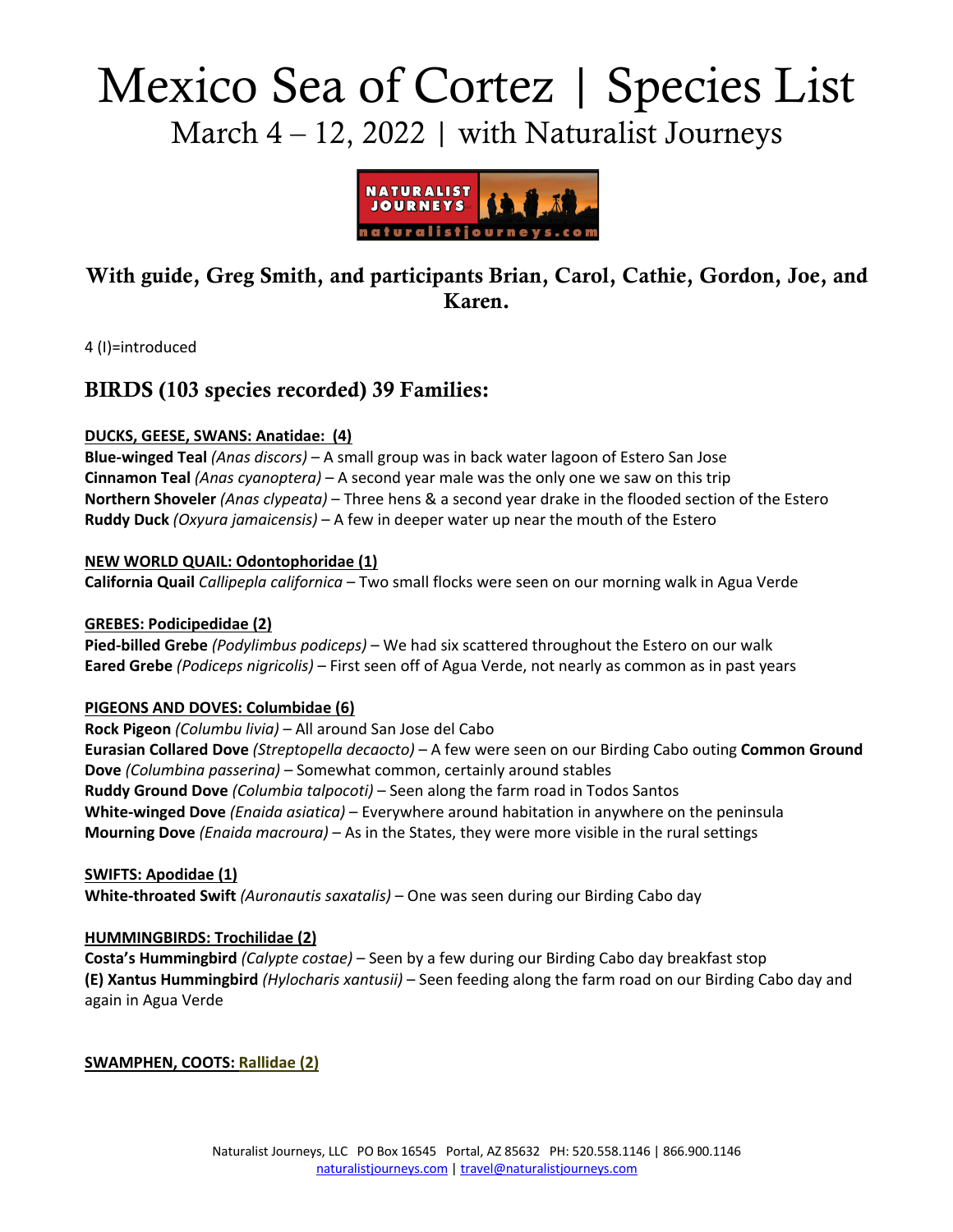**Common Gallinule** *(Gallinula chloropus)* – Fairly common all along the edge of the Estero **American Coot** *(Fulica americana)* – Not as common as the gallinule, but definitely present

# **OYSTERCATCHERS: Haematopodidae (1)**

**American Oystercatcher** *(Haematopus palliates)* – A pair was seen while hiking the ridge trail on Isla San Francisco

# **PLOVERS AND LAPWINGS: Charadriidae (2)**

**Semi-palmated Plover** *(Charadrius semipalmatus)* – Only seen in a coastal puddle in Agua Verde **Killdeer** *(Charadrius vociferous)* – First two were seen on the beach between the ocean and the Estero

# **SANDPIPERS AND ALLIES: Scolopacidae (7)**

**Whimbrel** *(Numenius pharopus)* – A flock of 15 heading north in Magdelena Bay was a coup **Long-billed Curlew** *(Numenius americanus)* – Two were seen foraging in the mudflats of Puerto Chale **Sanderling** *(Calidris Alba)* – A small flock on the mudflats of Puerto Chale were the only ones for the trip **Least Sandpiper** *(Calidris minutilla)* – Seen on Isla Carmen and in Agua Verde **Spotted Sandpiper** *(Actitis macularia)* – Quite a few at various locations along the Sea's rocky shores **Greater Yellowlegs** *(Tringa melanoleuca)* – Seen foraging along the shore of Estero San Jose **Willet** *(Tringa semipalmata)* – One was seen on the mudflats of Puerto Chale

# **AUKS & ALLIES: Alcidae (2)**

**Craveri's Murrelet** *(Synthilboramphus craveri)* – Three were seen on our move north to Loreto area **Cassin's Auklet** *(Ptychoramphus aleuticus)* – We saw and photographed at least four just south of Agua Verde

# **GULLS AND TERNS: Laridae (12)**

**Bonaparte's Gull** *(Chroicocephelus philadelphia)* – Another solo individual from the ship while at port in La Paz **Laughing Gull** *(Leucophaeus atricilla)* – An adult was seen by a few of us Friday morning from the Safari Voyager **Ring-billed Gull** *(Larus delawarensis)* – A few were mixed in with a large flock of birds on the Puerto Chale sandspit **Herring Gull** *(Larus argentatus)* – Two adults were mixed in with the sandspit flock in Puerto Chale **Heermann's Gull** *(Larus heermanni)* – A couple of adults were seen north of Agua Verde **Yellow-footed Gull** *(Larus livens)* – Best looks by far were on the beach at Agua Verde **California Gull** *(Larus californicus)* – Small numbers along the shore of San Jose del Cabo **Glaucous-winged Gull** *(Larus glaucescens* – A second cycle bird was seen on Magdelena Bay **Western Gull** *(Larus occidentalis)* – We had at least three adults in the large sandspit flock near Puerto Chale **Caspian Tern** *(Hydroprogne caspia)* – A solo individual was seen from the beach at Agua Verde **Royal Tern** *(Sterna maxima)* – First one seen was flying along the along the coast south of Agua Verde **Elegant Tern** *(Thelasseus elegans)* – A few seen out on Magdelena Bay on our gray whale day

### **FRIGATBIRDS: Fregatidae (1)**

**Magnificent Frigatebird** *(Fregata magnificens)* – Both sexes were first seen in the Estero area

# **GANNETS, BOOBIES: Sulidae (2)**

**Blue-footed Booby** *(Sula nebouxii)* – By far the ore common of the two boobies, lots around most islands **Brown Booby** *(Sula leucogaster)* – More common down around Los Islotes than further north

### **CORMORANTS: Phalacrocoracidae (3)**

**Neotropic Cormorant** *(Phalacrocorax brasilianus)* – We had a few on water-logged branches in the middle of the mangrove-lined channels at Puerto Chale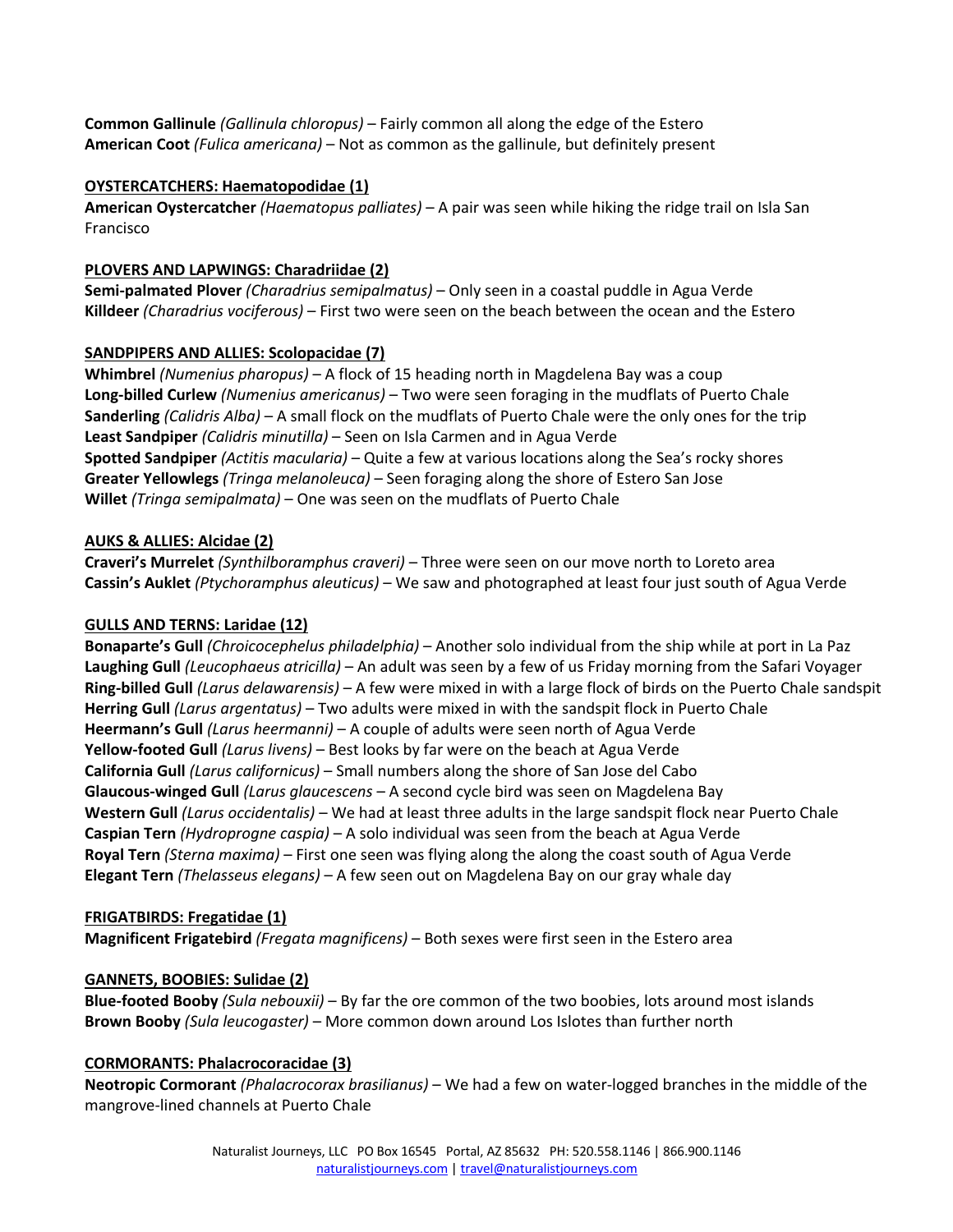**Brandt's Cormorant** *(Phalacrocorax penicillatus)* – Seen first off of Isla Carmen and then most later days **Double-crested Cormorant** *(Phalacrocorax auritus*) – Our first of many was seen on Roco Solitario

### **PELICANS: Pelecanidae (1)**

**Brown Pelican** *(Pelecanus occidentalis)* -Scattered along the coastline, lots of juveniles in the Estero

## **HERONS AND EGRETS: Ardeidae (8)**

**Great Blue Heron** *(Ardea herodias)* – The biggest numbers were on Estero San Jose **Great Egret** *(Ardea alba)* – Scattered along the coast with the biggest number on the Estero **Snowy Egret** *(Egretta thula)* – Not very common anywhere, our first was on the Estero **Tricolored Heron** *(Egretta tricolor)* – Seen on Isla Monserrat by a couple of folks in our group **Reddish Egret** *(Egretta rufescens)* – Seen in the mangroves of Puerto Chale **Cattle Egret** *(Bubulcus ibis)* – We had six along the Estero, very unusual location **Black-crowned Night-Heron** *(Nycticorax nycticorax*) – A solitary individual in the Estero **Yellow-crowned Night-Heron** *(Nycticorax vilocea )* – Seen under the edge of the mangroves in Puerto Chale

# **IBISES & SPOONBILLS: Threskiornithidae (2)**

**White Ibis** *(Eudcimus albus)* – A dozen or so were seen along the mangroves of Puerto Chale **White-faced Ibis** *(Plegadus chihi)* – A solitary individual was seen in the back part of Estero San Jose

# **NEW WORLD VULTURES: Cathartidae (1)**

**Turkey Vulture** *(Cathartes aura)* – Everywhere and on everyday we were here

# **Hawks, Kites and Eagles: Accipitridae (3)**

**Harris' Hawk** *(Parabuteo unicinctus)* – A group of five were seen on some cordons just outside of Puerto Chale **Zone-tailed Hawk** *(Buteo albonotatus)* – Seen soaring over the Estero San Jose with vultures **Red-tailed Hawk** *(Buteo jamaicensis)* – Seen on just a couple days of the trip

### **KINGFISHERS: Alcedinidae (1)**

**Belted Kingfisher** *(Megaceryle alcyon)* – Seen on the first few days of the trip

# **WOODPECKERS: PICIDAE (2)**

**Gila Woodpecker** *(Melanerpes uropygialis)* – Definitely the common woodpecker in San Jose del Cabo **Gilded Flicker** *(Colaptes chrysoides)* – Only one seen and that was on Isla Montserrat

# **FALCONS: Falconidae (3)**

**Crested Caracara** *(Caracara plancus)* – At least three birds near our Birding Cabo breakfast stop **American Kestrel** *(Falco sparverius)* – Seen sporadically, but regular throughout the voyage **Peregrine Falcon** *(Falco peregrinus) –* We had them on an eyrie in an alcove of the hotel next to the Gran Barcelo

### **TYRANT FLYCATCHERS: Tyrannidae (4)**

**Vermillion Flycatcher** *(Pyrocephalus rubinus)* – A pair seen on our morning bird walk in Agua Verde **Ash-throated Flycatcher** *(Myiarchus cinerascens)* – Also seen on our morning Agau Verde walk **Cassin's Kingbird** *(Tyrannus vociferans)* – Seen by a few on our morning bird walk in Agua Verde **Tropical Kingbird (***Tyrannus melanocholicus) –* A solo individual along the Estero San Jose

### **SHRIKES: Laniidae (1)**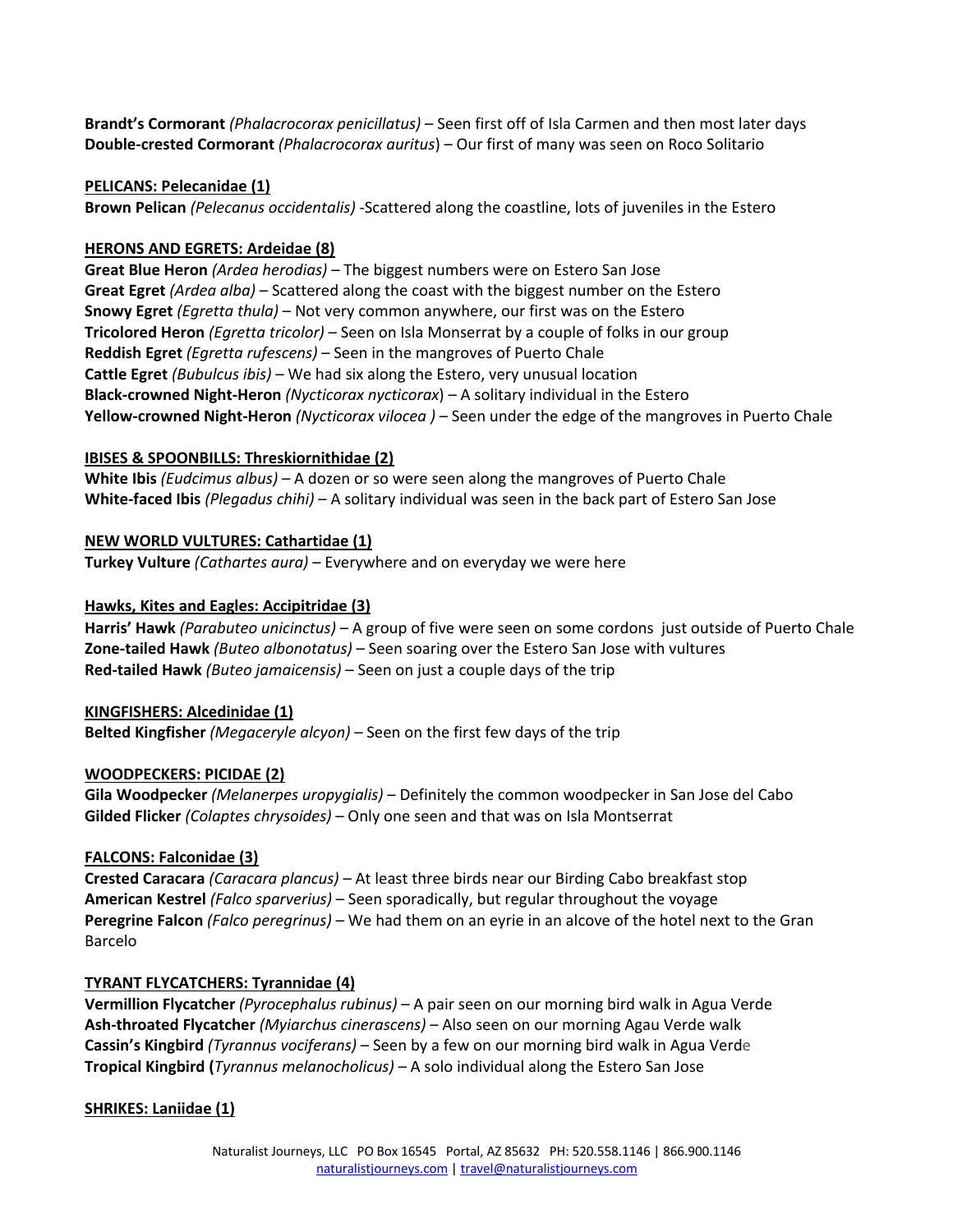**Loggerhead Shrike** *(Lanius ludovicianus)* – A individual with prey was on Isla San Francisco

# **CROWS & JAYS: Corvidae(2)**

**California Scrub Jay** *(Aphelocoma californica)* – A good number were seen on our outing with Birding Cabo between San Jose and Cabo **Common Raven** *(Corvus corax)* – Scattered throughout the trip

# **PENDULINE TITS: Remizidae (1)**

**Verdin** *(Auriparus flaviceps)* – Seen a number of times on our Agua Verde Day and on some of the islands

# **SWALLOWS & MARTINS: Hirundinidae (2)**

**N. Rough-winged Swallow** *(Stelgidopteryx serripennis)* – Seen on our morning walk thru Agua Verde **Violet-green Swallow** *(Trachycineta thalassinna)* – A few were seen during out time in Agua Verde

### **GNATCATCHERS:Polioptilidae(2)**

**Blue-gray Gnatcatcher** *(Polioptila caerulea)* – First seen in Agua Verde and then in Loreto **California Gnatcatcher** *(Polioptila californica )* – Seen along with Blue-gray Gnatcatcher in Agua Verde

### **WRENS: Troglodytidae (1)**

**Cactus Wren** *(Campylorrhynchus brunneicapillus)* – Seen more around habitation than in the wilds

### **MOCKINGBIRDS & THRASHERS:Mimidae(2)**

**(E) Gray Thrasher** *(Toxostoma cinereum)* – Seen in Agua Verde a couple of times, both times long looks **Northern Mockingbird** *(Mimus polyglottus)* – A fairly common bird in San Jose del Cabo and in the wild

### **STARLINGS: Sturnidae (1)**

**European Starling (I)** *Sutrnus vulgaris* – Seen only around cities, not in villages or the wilds

### **SILKY FLYCATCHERS: Ptilogonatidae (1)**

**Phainopepla** *(Phainopepla nitens)* – Both genders were very common in and around Agua Verde

### **OLD WORLD SPARROWS: Passeridae (1)**

**House Sparrow (I)** *Passer domesticus* – Unfortunately ubiquitous

### **FINCHES: Fringillidae (1)**

**House Finch** *(Haemorhous mexicanus)* – Common in San Jose del Cabo, uncommon elsewhere **Lesser Goldfinch** *(Spinus pinus)* – Very common on our outing with Birding Cabo

### **NEW WORLD SPARROWS: Emberizidae (4)**

**Black-throated Sparrow** *(Amphispiza bilineata)* – Seen on a number of days, first being on Isla Montserrat **White-crowned Sparrow** *Zonotrichia leucophyrs)* – Seen on our Agua Verde walk **Savannah Sparrow** *(Passerculus sandwichensis)* – Seen along the beach at Estero San Jose **Green-tailed Towhee** *(Piplio chlorurus)* – Seen on our outing with Birding Cabo in Todos Santos and on Isla Montserrat

#### **NEW WORLD BLACKBIRDS: Icteridae (4)**

**Western Meadowlark** *(Sturnella neglecta)* – Seen on the road into Puerto Chale for whale watching